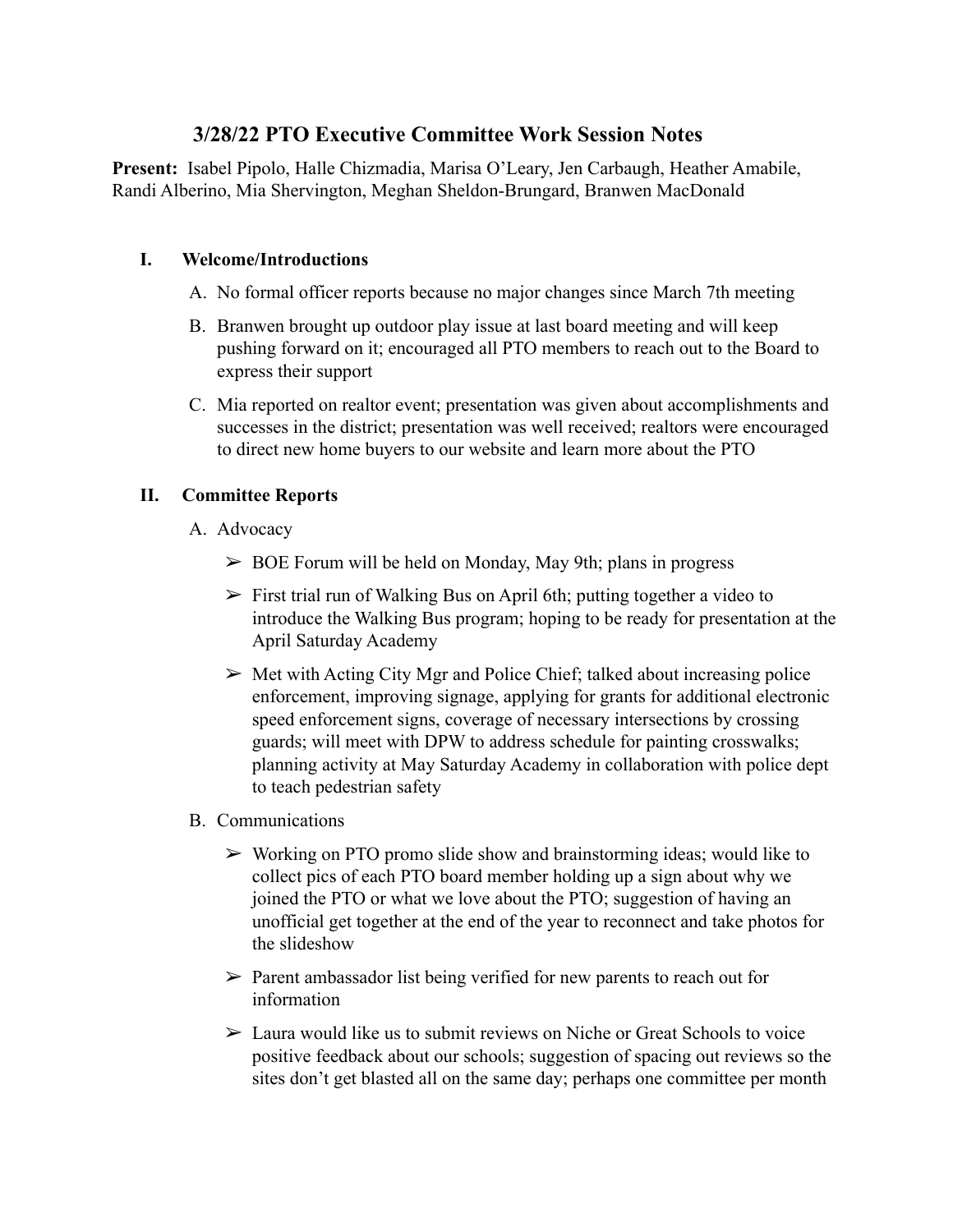- $>$  Isabel will write up a blurb to send out to everyone on the board and encourage participation
- $\triangleright$  Instagram has been reactivated
- C. Special Events/Enrichment
	- ➢ Mia and Joanne represented PTO at March 26th Saturday Academy; poster presentation in gym for women's history month; Mia can share photos from the event
	- $\triangleright$  Mia reported that many great opportunities were offered (Jazz band, game show, Irish step dancing), but not many parents attended; no breakfast offered; overall turnout was light (maybe 100 people total); game show organized through BOCES due to conflict with Wild & Crazy; many of the individual classes have not been offered this year due to covid, so that may be contributing to low turnout
	- $\triangleright$  At the St. Patrick's Day parade, it was discovered that our PTO banners and banner stand are missing; possible that the banners were put into someone's personal storage when covid hit in March 2020; does anyone have these?
	- $\triangleright$  Next Special Events committee meeting will be Monday, April 7th
	- $\triangleright$  Next Saturday Academy will be April 23rd and Maria Flores is planning for it be mainly outdoors

#### **III. Old Business**

- A. Spirit Gear
	- $\triangleright$  PKMS staff members not available to help this month, so we will revisit for later in the spring
	- $\triangleright$  Prices have gone up on many items, so we may need to increase prices on new inventory
	- $\triangleright$  Possibility of creating new design at a higher price and selling existing inventory at old prices; long sleeve option has been requested by some
	- $\triangleright$  Suggestion to create special design option for staff shirts, to identify them as staff members
	- $\triangleright$  Suggestion of creating an online order form for staff to pre-order, take advantage of bulk discount
	- $\triangleright$  Suggestion of doing a contest among HS art students to create design (maybe for next year since that requires a long lead time)
	- $\triangleright$  Might need to loop in Meredith or one of our other design professional parents to create new artwork (Idea: HS/community-resourced design ideas)
	- $\triangleright$  Isabel will put together comparative quotes for vendors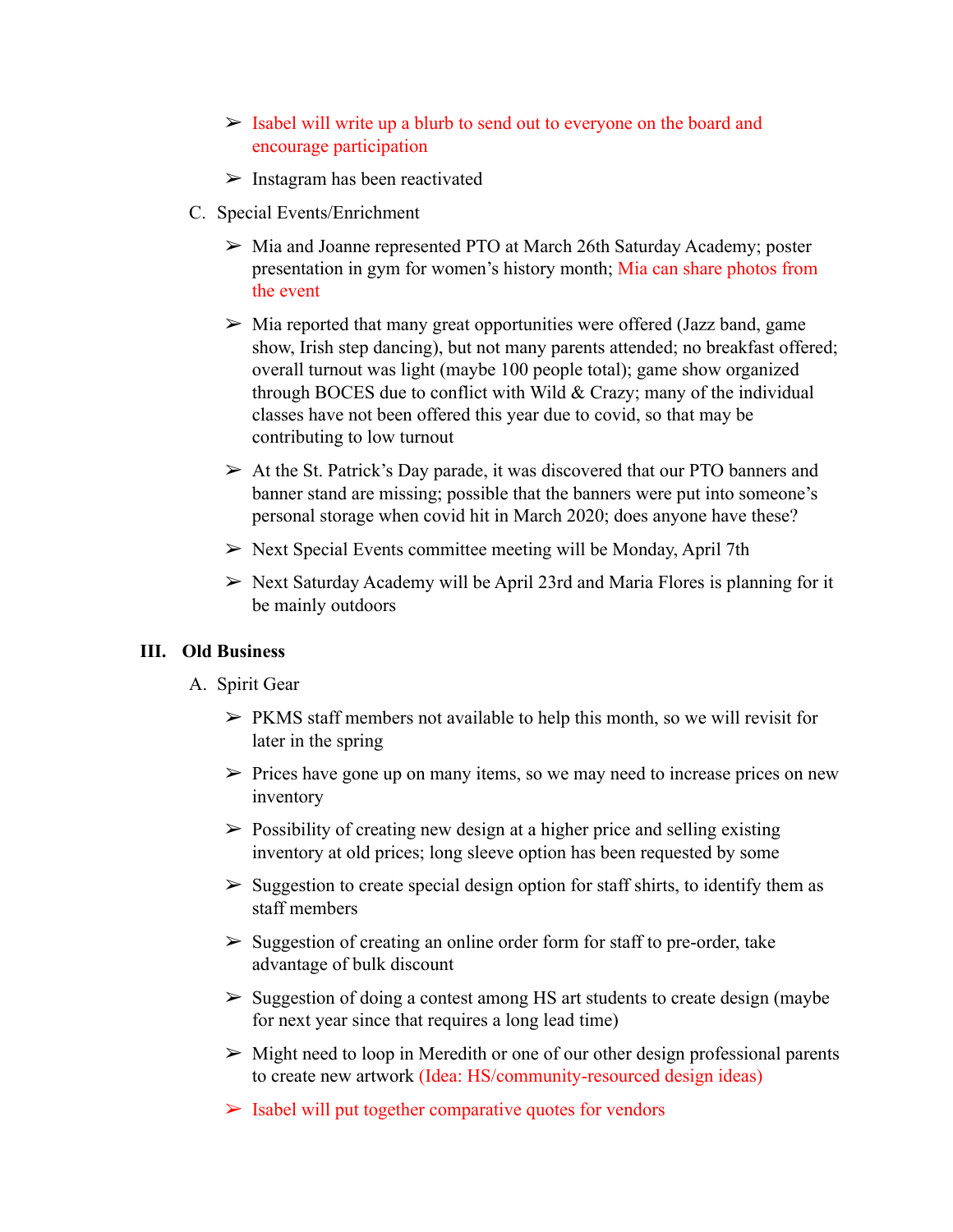- $\triangleright$  Meghan will forward email from Oakside about their school spirit shirt sale, for reference on options and prices (HS/community-resourced design ideas)
- B. Book Fair ([Book Fair Notes](https://docs.google.com/document/d/1uUvZsvdZk9ow1rQy4QCIq3US2jpvx8J8thoTPbBV84w/edit?usp=sharing))
	- ➢ Virtual fair April 28th-May 8th; in person pop-up fair Saturday, May 21st in-person pick-up at SA
	- $\triangleright$  NO author visit for this year's outdoor event.
	- $\triangleright$  Isabel met with Maria (3/17) and Joan (3/24) at Main Street. Good to go.
	- $\triangleright$  Promotion plan Jen will spearhead
		- 1. Teachers play videos in schools to promote, Rebecca suggested
		- 2. Classroom that raises the most money gets BOOKS!
		- 3. Volunteers to help purchase books and talk to school Librarians
- C. Plant Sale / Garden Program
	- ➢ PTO as Fiscal Agent for Garden Program.
	- $\triangleright$  Isabel shared volunteer support ideas with Laura Perkins use parents and kids who do community service (environmental club etc). Ms. Boyko to help recruit Woodside parents
	- $\triangleright$  Mia suggested Laura develop a business plan to discuss projects with educators and the community (grant with NAACP supports Garden work)
	- ➢ Laura and Ms. Boyko to discuss organizing a family fun day at Woodside on May 14th where PTO could contribute/collaborate in some way TBD
- D. Spring Spending Discussion:
	- $\geq$  Senior Photos under budget \$925 bill instead of \$2,000
	- $\triangleright$  Teacher Appreciation (budgeted \$1500) week of May 2nd, Timing for Teachers to participate could be more than 1-day since we are covering so many buildings, 530 teachers +Staff = approx 750 (\$2-3/per person)  $$4 =$ \$2100+
		- 1. Halle researching breakfast/coffee truck: Rambling Coffee \$500/school. Stella Trolley with Bean Runner or PCH, need volunteer to hand out food.
		- 2. Rachel researched food truck = over budget
		- 3. Teacher survival kit goody bags or grab bag/treasure box
		- 4. Mia a gift beyond the first week of May (branded and Thanks)
		- 5. One item for all the staff … (branded cappuccino machine)